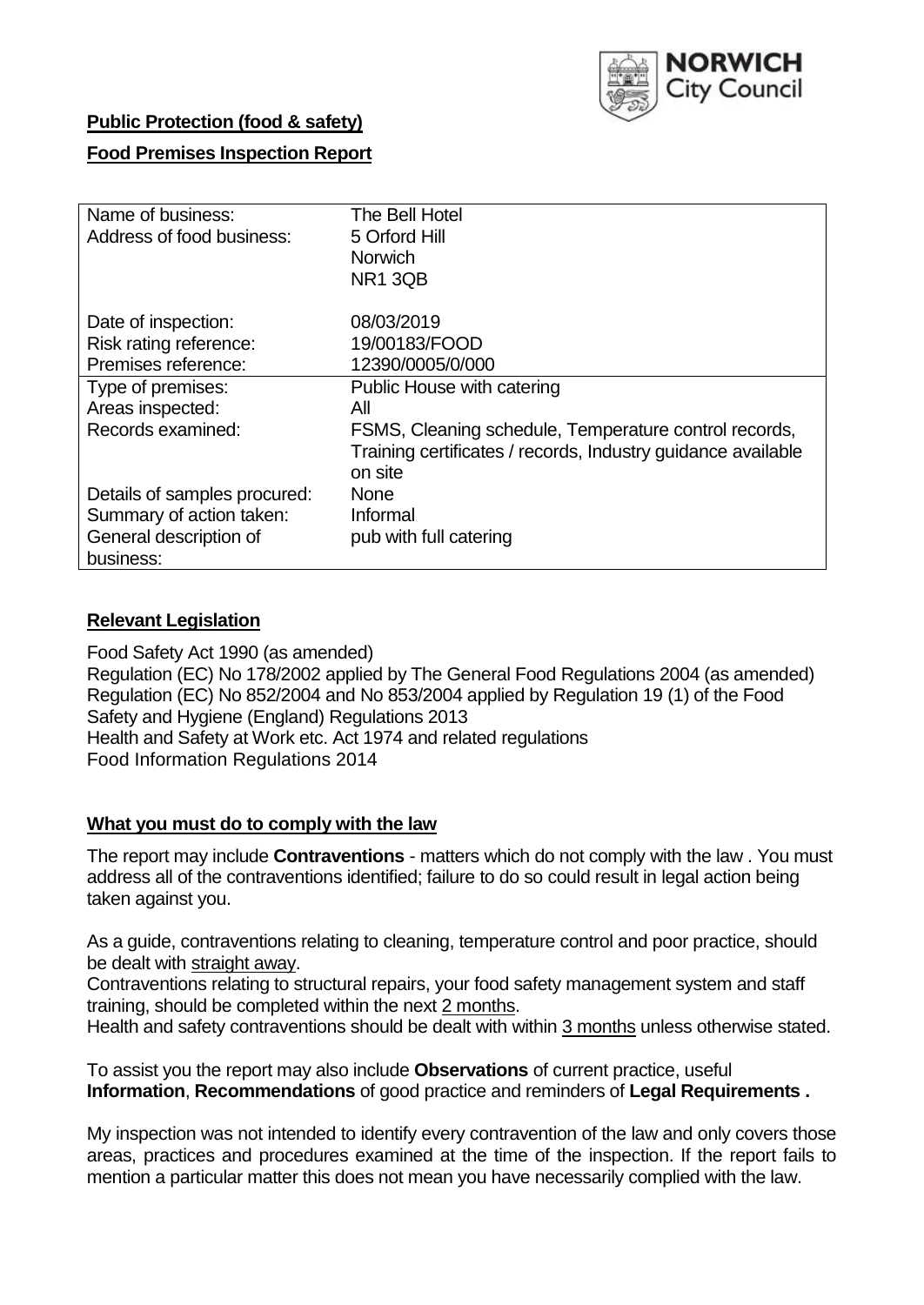# **FOOD SAFETY**

#### **How we calculate your Food Hygiene Rating:**

The food safety section has been divided into the three areas which you are scored against for the hygiene rating: 1. food hygiene and safety procedures, 2. structural requirements and 3. confidence in management/control procedures. Each section begins with a summary of what was observed and the score you have been given. Details of how these scores combine to produce your overall food hygiene rating are shown in the table.

| <b>Compliance Area</b>                     |          |    |           | <b>You Score</b> |                |    |           |    |          |  |  |
|--------------------------------------------|----------|----|-----------|------------------|----------------|----|-----------|----|----------|--|--|
| Food Hygiene and Safety                    |          |    |           | $\Omega$         | 5              | 10 | 15        | 20 | 25       |  |  |
| <b>Structure and Cleaning</b>              |          |    | $\Omega$  | 5                | 10             | 15 | 20        | 25 |          |  |  |
| Confidence in management & control systems |          |    | 0         | 5.               | 10             | 15 | 20        | 30 |          |  |  |
|                                            |          |    |           |                  |                |    |           |    |          |  |  |
| <b>Your Total score</b>                    | $0 - 15$ | 20 | $25 - 30$ |                  | $35 - 40$      |    | $45 - 50$ |    | > 50     |  |  |
| <b>Your Worst score</b>                    | 5        | 10 | 10        |                  | 15             |    | 20        |    |          |  |  |
|                                            |          |    |           |                  |                |    |           |    |          |  |  |
| <b>Your Rating is</b>                      | 5        |    | 3         |                  | $\mathfrak{p}$ |    |           |    | $\Omega$ |  |  |

Your Food Hygiene Rating is 5 - a very good standard

000005

## **1. Food Hygiene and Safety**

Food hygiene standards are high. You demonstrated a very good standard of compliance with legal requirements. You have safe food handling practices and procedures and all the necessary control measures to prevent cross-contamination are in place. Some minor contraventions require your attention. **(Score 5)**

#### Contamination risks

**Contravention** The following exposed food to the general risk of cross-contamination with bacteria or allergens or its physical contamination with dirt, foreign objects or chemicals:

 Clear damaged plastic film was found attached to the internal surface of the ice machine in the ground floor bar area

#### Hand-washing

**Observation** I was pleased to see hand washing was well managed.